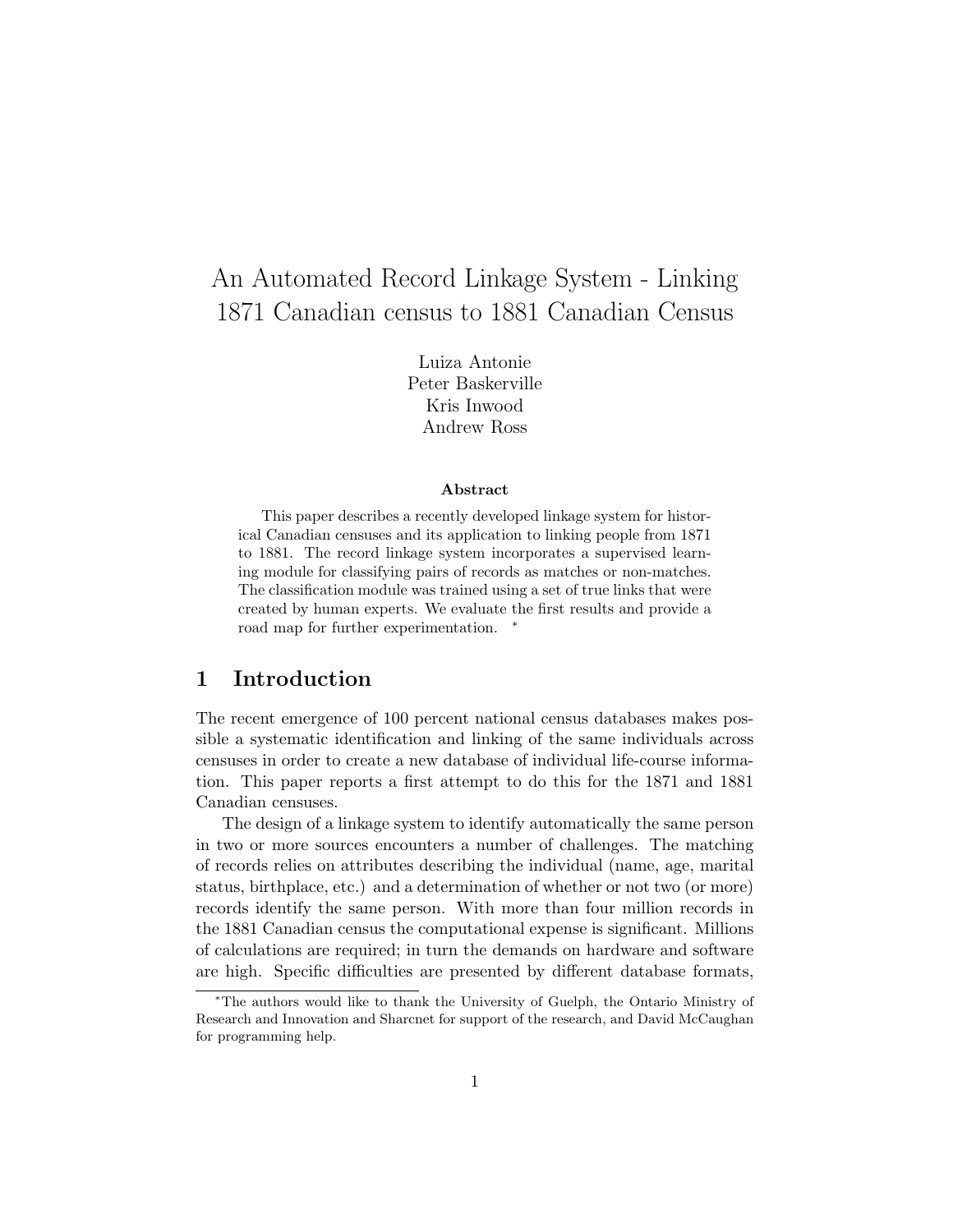typographical errors, missing data and ill-reported data (both intentional and inadvertant). Finally, not everyone in the 1871 census is present in 1881 because death and emigration removes some people from the population, just as births and immigration add new people who were not present in 1871 but may have characteristics similar to those who were present.

We present solutions to these and other challenges in the first part of the paper, in which we describe a linkage system that incorporates a supervised learning module for classifying pairs of entities as matches or non-matches in order to automatically link records from the 1871 Canadian census to the 1881 Canadian census (as well as Ontario and Quebec provincial subsets). In the second part, we evaluate the performance of the linkage system. Our approach follows most closely the pioneering efforts of the North Atlantic Population Project (NAPP) on comparable US data for 1870 and 1880 [2].

### 2 The Record Linkage System

Record linkage is the process of identifying and linking records across several files/databases that refer to the same entities. In the context of creating longitudinal data from census data it refers to finding the same person across several censuses. It is also referred to as data cleaning, de-duplication (when considered on a single file/database), object identification, approximate matching or approximate joins, fuzzy matching and entity resolution.

### 2.1 Problem Description

It is a complex problem to match records in one or more datasets referring to the same entity without having unique identifiers. If unique identifiers exist than the problem can be solved through a database join. In the absence of a unique identifier one has to rely on the attributes/fields that describe each record. The common attributes have to be compared with the ultimate goal of making a decision if the compared records are a match or not. One issue is that it can be very costly to do all these comparisons. In addition, the attributes may be in different formats in the two files or they may contain typographical errors. Depending on the application at hand the quality of the data may be very poor limiting the record linkage.

The record linkage process has two main steps. First, record similarity vectors are generated by comparing pairs of records. During this step all the possible pairs  $(a, b)$  of records are compared according to a set of similarity measures for each of the attributes used for linking. In the second step, a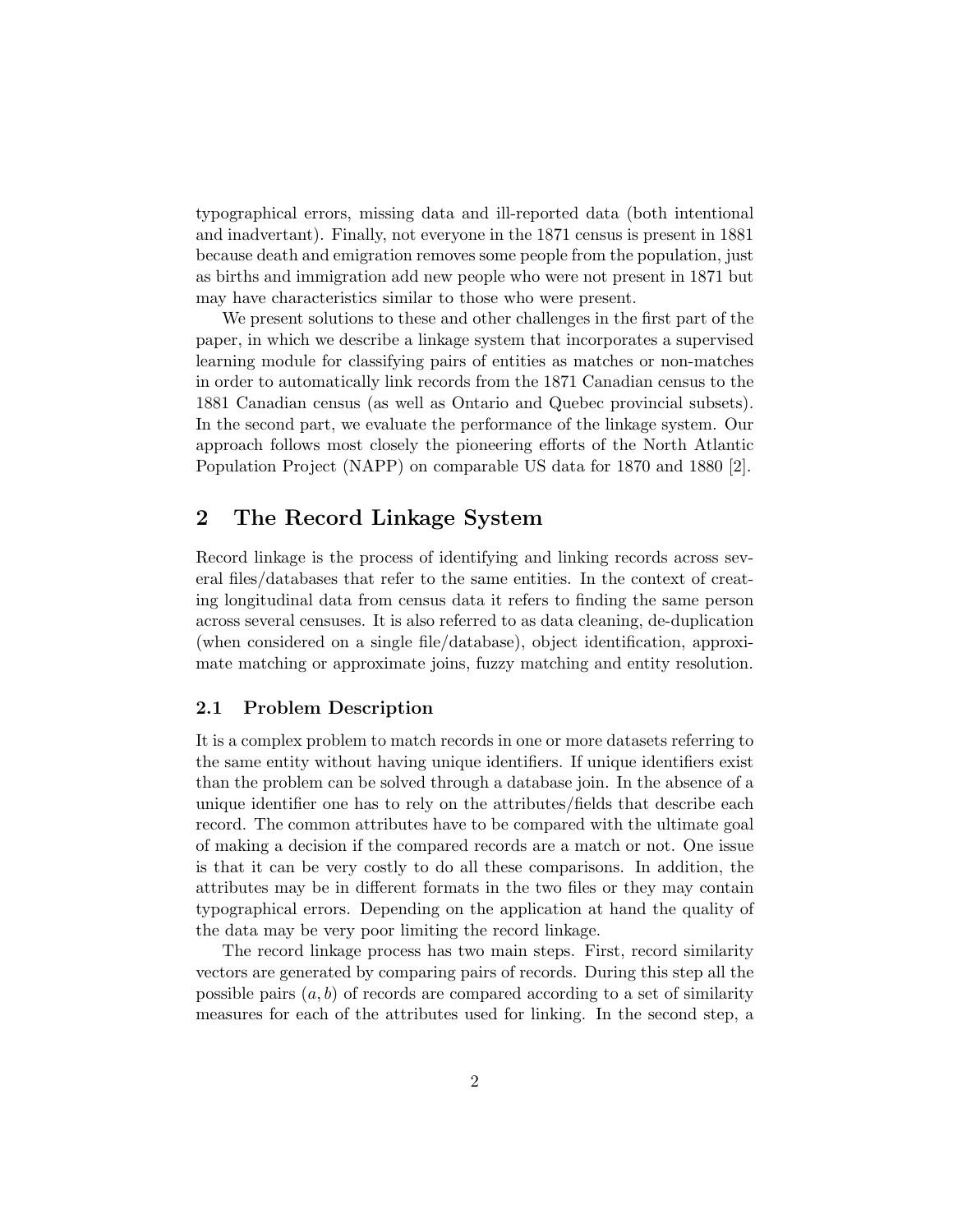

Figure 1: Overview of Record Linkage System

decision model is used to classify the pairs of records into matches or nonmatches based on their record similarity vectors. The classification problem is a binary classification on a heavily unbalanced set of record similarity vectors as the vectors representing record matches are highly outnumbered by the vectors representing non-matches. An overview of a record linkage system is shown in Figure 1. As shown in Figure 1, cleaning and standardization has to be done on the data before the comparison step. Blocking is a technique to reduce the number of comparisons performed. Data cleaning and blocking are discussed in more detail later in the paper.

Let us assume that  $A$  is a collection containing all the data. (e.g. in our case a certain census collection). A record  $a$  in  $A$  is the information that it is collected for a particular person/entity. This information has several components (the answers collected in the census). Each record has N attributes (e.g. first name, last name, date of birth, birth place),  $a =$  $(a_1, a_2, ..., a_N)$ .

Now let us assume that we are linking two collections A and B. The purpose of the linking process is to find all pairs  $(a, b)$  where  $a \in A$  and  $b \in B$  such that  $a = b$ , a matches b. We represent the pair  $(a, b)$  as a vector  $x = (x_1, x_2, ... x_n)$  where *n* corresponds to the compared attributes of A and B. Each  $x_i$  shows the level of similarity for the records a and b on attribute i.

In the following two sections (Sections 2.2 and 2.3) we describe in detail the two main steps of the system.

#### 2.2 Record Comparison

During the comparison step pairs  $(a, b)$  of records are compared according to a set of similarity measures. In our application, the attributes that we are considering for comparison are the following: last name, first name, gender, age, birthplace and marital status.

In this step there are two challenges here that we have to address. First,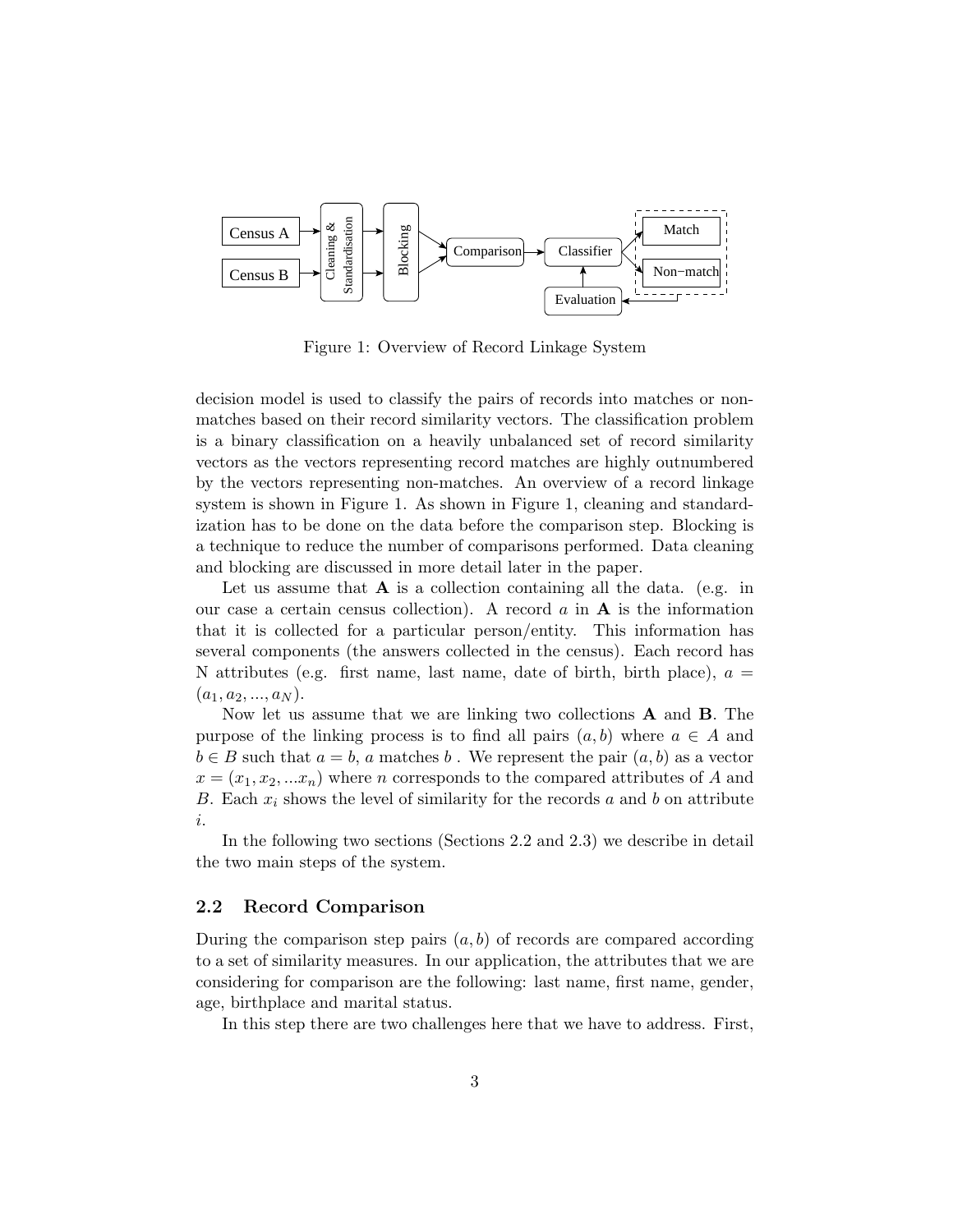similarity measures have to be chosen based on the fields to be compared (e.g. strings, continuous and discrete numbers). Second, it is computationally expensive to do all these comparisons and the number of comparisons has to be reduced.

#### 2.2.1 Similarity Measures

Name Comparison. To compare names (last and first names) we used two character-based similarity metrics (edit distance and Jaro-Winkler distance) [5]. In addition we use a phonetic-based metric to transform the strings in their corresponding phonetic representation [3]. Then, we calculate the edit distance on these phonetic representations and we report this score.

Let us assume that we have two names  $S_1$  and  $S_2$  to compare. In the end we have three scores that we are considering in the next step: the edit distance, the Jaro-Winkler distance and the edit distance between the strings' phonetic representations.

The edit distance between two strings  $S_1$  and  $S_2$  is the minimum number of edit operations (insert, delete and replace) of single characters needed to transform the string  $S_1$  into  $S_2$ .

The Jaro-Winkler distance is an extension to Jaro distance that improves based on the idea that fewer errors typically occur at the beginning of names. The Jaro-Winkler algorithm increases the Jaro similarity measure for agreeing on initial characters (up to four). Its formula follows.

$$
Jaro-Winkler(S_1, S_2) = Jaro(S_1, S_2) + \frac{s}{10}(1 - Jaro(S_1, S_2))
$$
 (1)

where s is the number of characters that the two strings agree on (at the beginning of the name, up to four) and  $Jaro(S_1, S_2)$  is given in the next equation.

$$
Jaro(S_1, S_2) = \frac{1}{3}(\frac{c}{|S_1|} + \frac{c}{|S_2|} + \frac{c - t}{c})
$$
\n(2)

where c is the number of common characters,  $t$  is the number of transpositions and |.| denotes the size of the string.

Age Comparison. Let us consider we are comparing two records A and B with their corresponding age values,  $Age_A$  and  $Age_B$ . We consider this ages to be a match if the Equation 3 holds.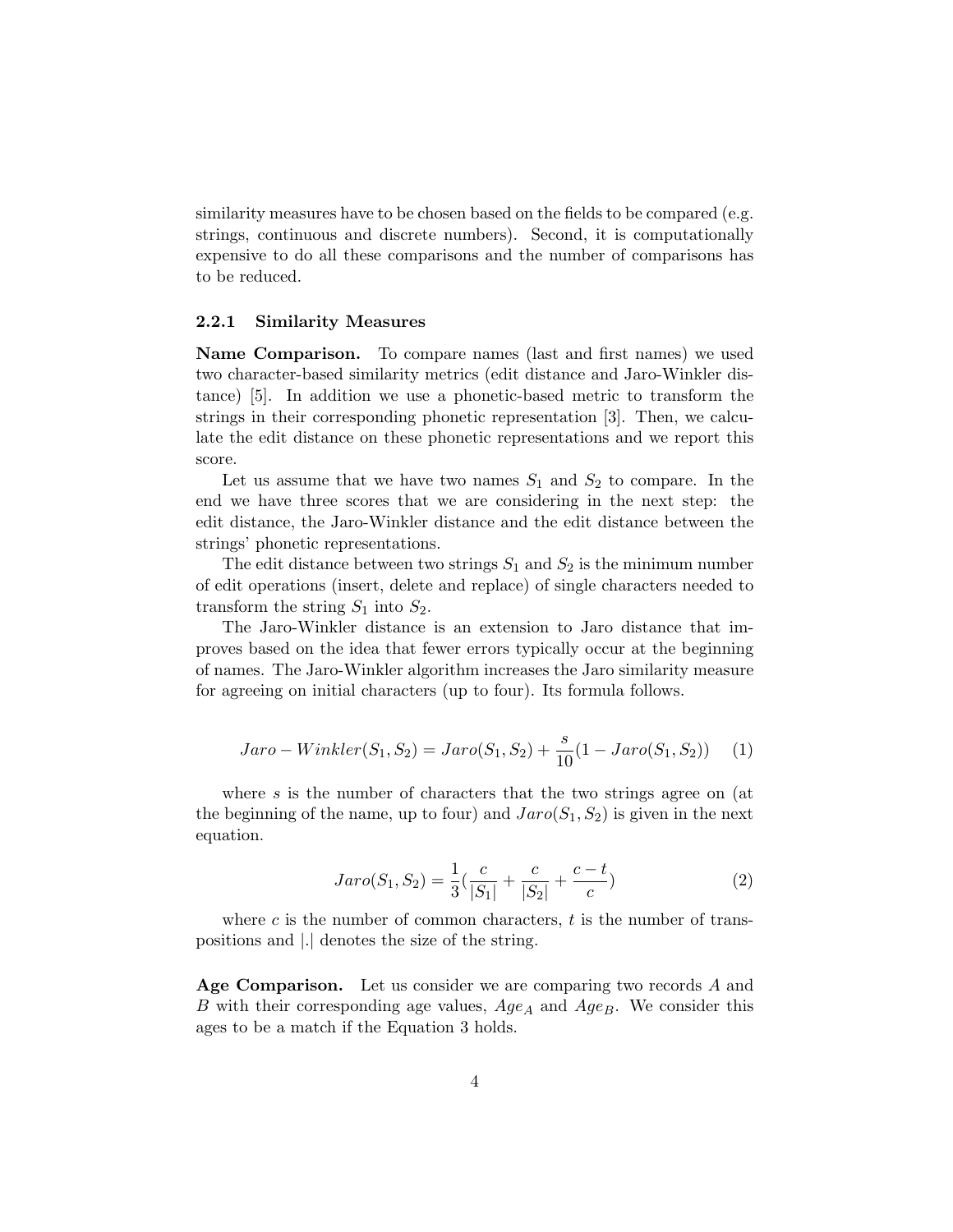$Age_A + Age_{MIN} \leq Age_B \leq Age_A + Age_{MAX}$  (3)

where  $AgenIN$  is 8 and  $AgenAX$  is 12 allowing a variation of  $\pm 2$ .

Comparison for the rest of the attributes. For the 'gender' and 'birthplace code' attributes we perform an exact match comparison. The result of the comparison is 1 if their values match, 0 otherwise. In the case of the 'marital status' attribute we don't perform any comparison, we use the values of the attributes compared as they are in the classification step (e.g. comparing two records  $A$  and  $B$  with their corresponding marital status values,  $MS_A$  and  $MS_B$ , we keep  $MS_A$ ,  $MS_B$  for the classification). All the comparison measures return a  $-1$  if one or both of the values are missing.

#### 2.2.2 Reducing the Number of Pairs to Compare

One method to reduce the number of comparisons performed is blocking. Blocking is the process of dividing the databases into a set of mutually exclusive blocks under the assumption that no matches occur across different blocks. Although using blocking reduces considerable the number of comparisons made, it can also miss possible matches that might appear across blocks.

In our system, we use the first letter of the last name to generate our blocks. Experts have empirically noted that fewer mistakes are found in the beginning of a name, thus by choosing to block on the first letter of last name we reduce the probability of missing matches. In addition we compare two records only if they have the same birthplace. This is another attribute that has been noted by the experts to have fewer errors.

#### 2.2.3 Computational Complexity

The most straightforward way to approach the record linkage problem is to compare all the possible  $(a, b)$  pairs.

This approach is shown in the algorithm below.

- (1) for each  $a \in A$
- (2) for each  $b \in B$
- (3)  $Compare(a, b)$

 $Compare(a, b)$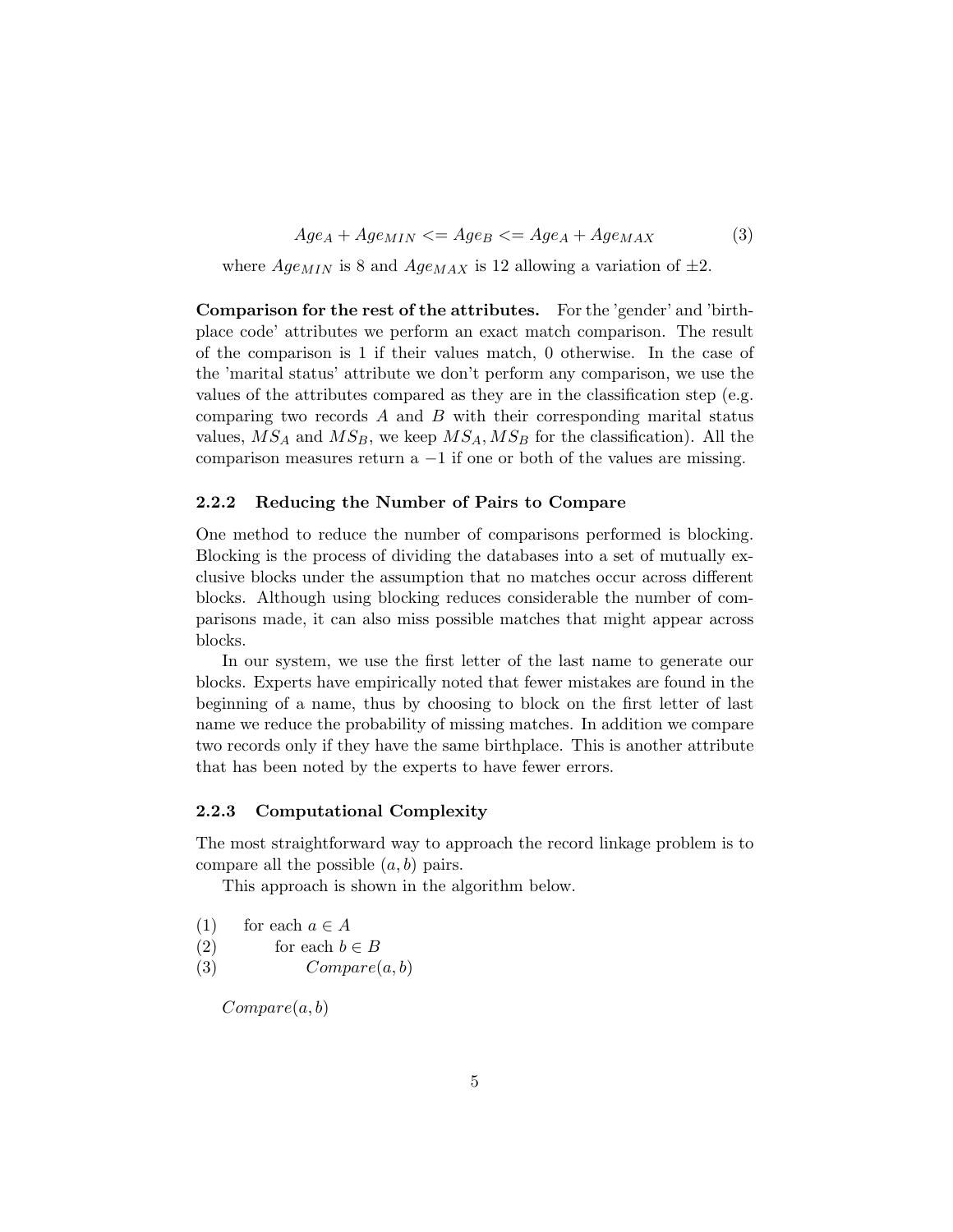- (1) for  $(i \leftarrow 1; i < N; i \leftarrow i + 1)$  do
- (2)  $score_i = similarity(a_i, b_i)$
- (3) return  $(score_1, score_2, ..., score_N)$

However, this is not a feasible solution due to the complexity of the problem. There are two costs that we have to consider for the efficiency of the method. First we have to take into consideration the number of comparisons performed and second we have to consider the cost of a single comparison. To compare two records we have to perform multiple comparisons on several attributes (name, address, age, place of birth, etc.).

To calculate similarity measures for all potential entity pairs, hundreds to thousands of millions of calculations have to be made.

Let us take as example linking the Canadian 1871 census to the Canadian 1881 census. The 1871 census has around 3.5 millions of records and the 1881 census has around 4 million records. We have designed and built a system to help us link persons across these censuses. The system is written in C to be efficient in the calculation of similarity between census records. Assuming that we calculate the similarity for just two strings per census record (last name and first name), the system calculates the similarities and outputs the results of 4 million comparisons per second. Although at first glance this throughput might seem sufficiently fast, it is actually not fast enough to run on a single machine for our application in a reasonable time.

Let us assume for a moment that we would run our record linkage system on a single processor. Computing similarity between 3.5 million records (1871 census) with 64 million records (1880 and 1881 censuses) would give us a run-time estimate of close to 2 years:  $(3.5M \times 4M)$  record pairs x 2 attributes being compared ) / (4M comparisons per second) / 60 (sec/min) / 60 (min/hour) / 24 (hours/day) = 40.5 days.

#### 2.3 Classifying Pairs of Records

To classify the pairs of records we use support vector machines. The concept of support vector machines was introduced in 1995 by Vapnik [4]. This method is based on the *Structural Risk Minimization* principle from computational learning theory. The main idea is to find in the space of data the hyperplane  $h$  that discriminates best between two classes. The samples that lie closest to the hyperplane (both positive and negative examples) are called support vectors. Once the hyperplane is determined, new objects can be classified by checking on which side of the hyperplane they lie. A graphical representation is given in Figure 2.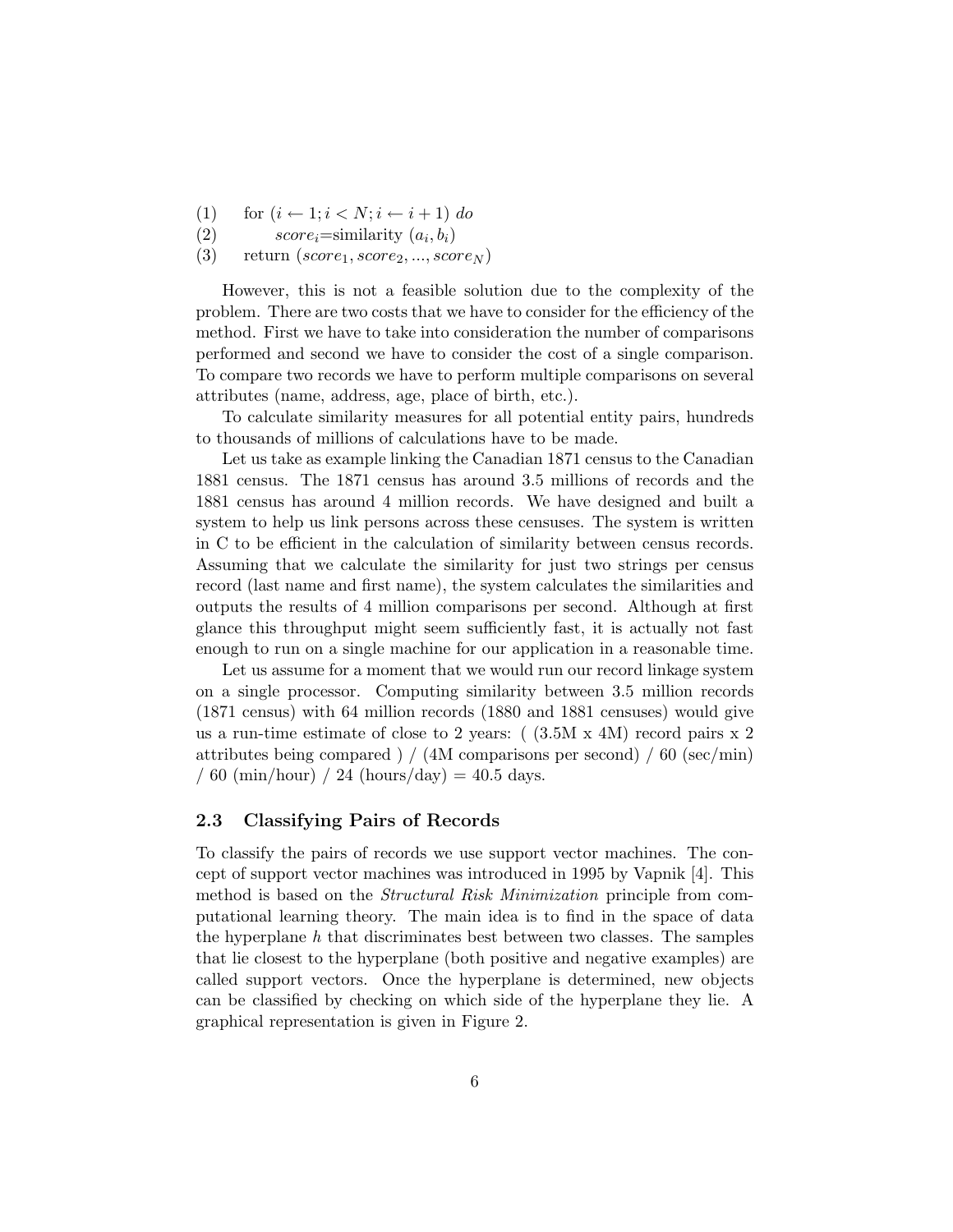

Figure 2: Support Vector Machine Classifier

The problem is to find the  $h$  with the lowest error. The upper bound of the error is given in Equation 4, where  $n$  is the number of training examples and d is the Vapnik-Chervonenkis (VC) dimension. The VC-dimension characterizes the complexity of the problem.

$$
P(error(h)) \leq train\_error(h) + 2 * \sqrt{\frac{d * (ln\frac{2*n}{d} + 1) - ln\frac{\eta}{4}}{n}} \tag{4}
$$

The idea is to find the hypothesis that minimizes equation 4. When the optimal hyperplane is found for each class, the classification phase is trivial. For each new object to be classified it is checked on which side of the hyperplane it falls, and that category is assigned to it.

### 3 Data

We are using two Canadian censuses, the 1871, which was digitized, cleaned and compiled by the Church of Latter-Day Saints (LDS), and the 1881 which was digitized, cleaned and compiled by the LDS, the University of Ottawa Institute for Canadian Studies, and Le Programme de recherche en démographie historique (PRDH) at Université de Montréal. The 1871 census has  $3,601,663$  records and the 1881 census has  $4,277,807$  records. For our linkage process we are using four time-invariant attributes last name, first name, gender, and birthplace and two others with time variance age and marital status. (Last name and first name are strings, gender is binary, age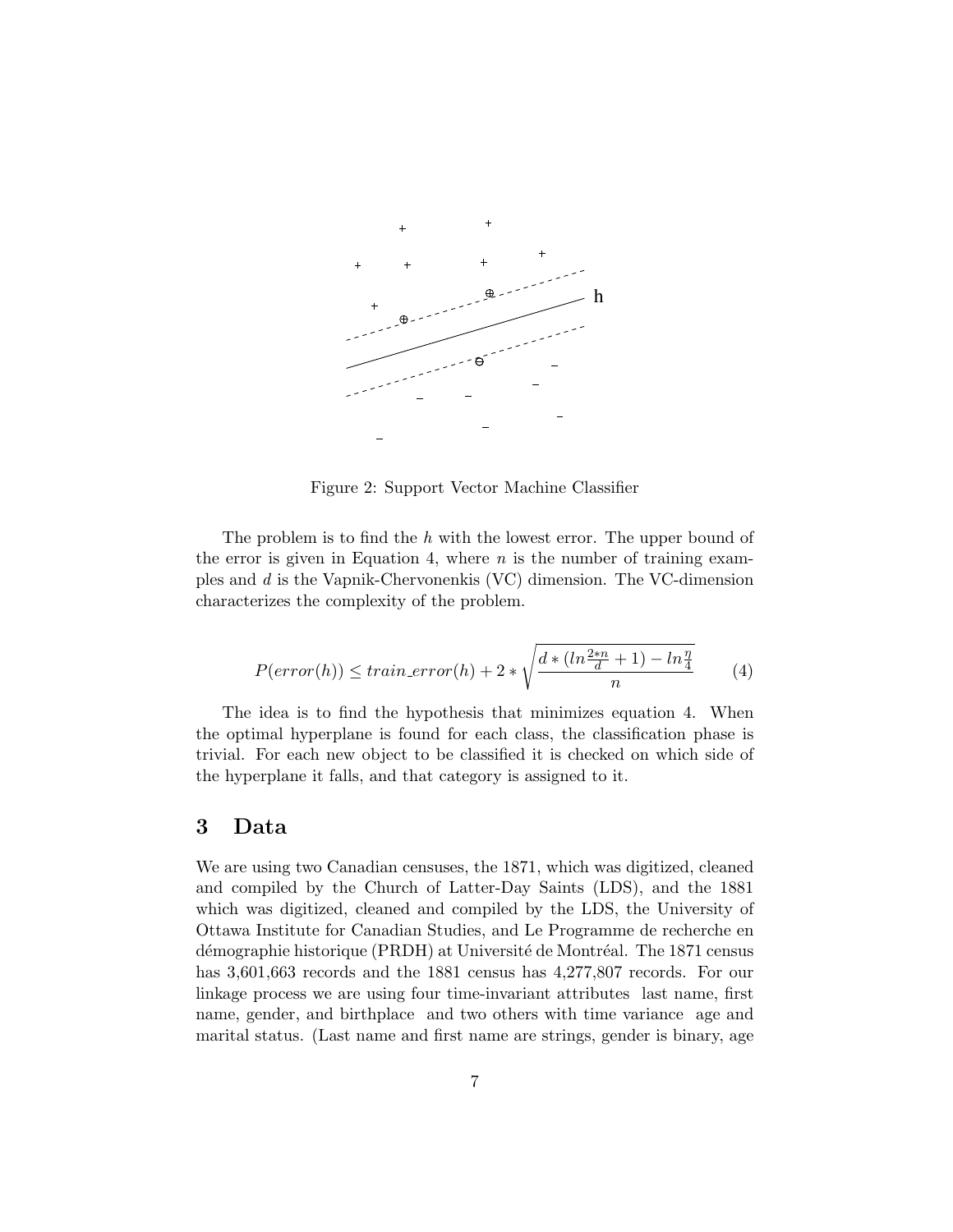is numerical, birthplace and marital status are categorical.) Time-invariant attributes are important in order to link the correct person across time, and also to reduce potential biases. For example, using occupation would tend to bias the links to those with high persistence (e.g. farmer) and also may change significantly in expression (e.g. journeyman to blacksmith), rendering matching problematic. Another attractive attribute is geographic location, but we are keen to avoid any bias to stationary persons.

To train and to evaluate our record linkage system, we use a set of true links that human experts have matched between an individuals record in 1871 to their record in 1881. We have four sets of true links matched to unique identifiers in the 1871 and 1881 censuses:

- 1. 8429 family members of 1871 Ontario industrial proprietors (Ontario Props)
- 2. 1760 residents of Logan Township, Ontario (Logan)
- 3. 232 family members of communicants of St. James Presbyterian Church in Toronto, Ontario (St James)
- 4. 1403 family members of 300 Quebec City boys who were ten years old in 1871. (Les Boys)

The 11,824 total records were linked using family-context matching, which allows a high degree of certainty but does bias the links to those who co-habit with family members and also contains a relatively lower number of links for children who were over under the age of fifteen in 1871 (due to problem matching those who leave home). The guidelines for matching people across censuses were based on family matching after the number of matches was pared down to names (and variations), ages (range  $\pm 2$ , but could be extended), sex, religion, ethnicity, etc.) True links were determined to be those where at least one family member matched in 1871 and 1881. This criterion means that single people could not be considered matches. The bias to children and adults occurs because of the difficulty in tracking children who left home after the 1871 census and either married or were single in 1881. Fortunately we are less concerned that the true link people are demographically representative than that they are representative of circumstances such as imprecision of information and name duplication that are needed to train the linkage system.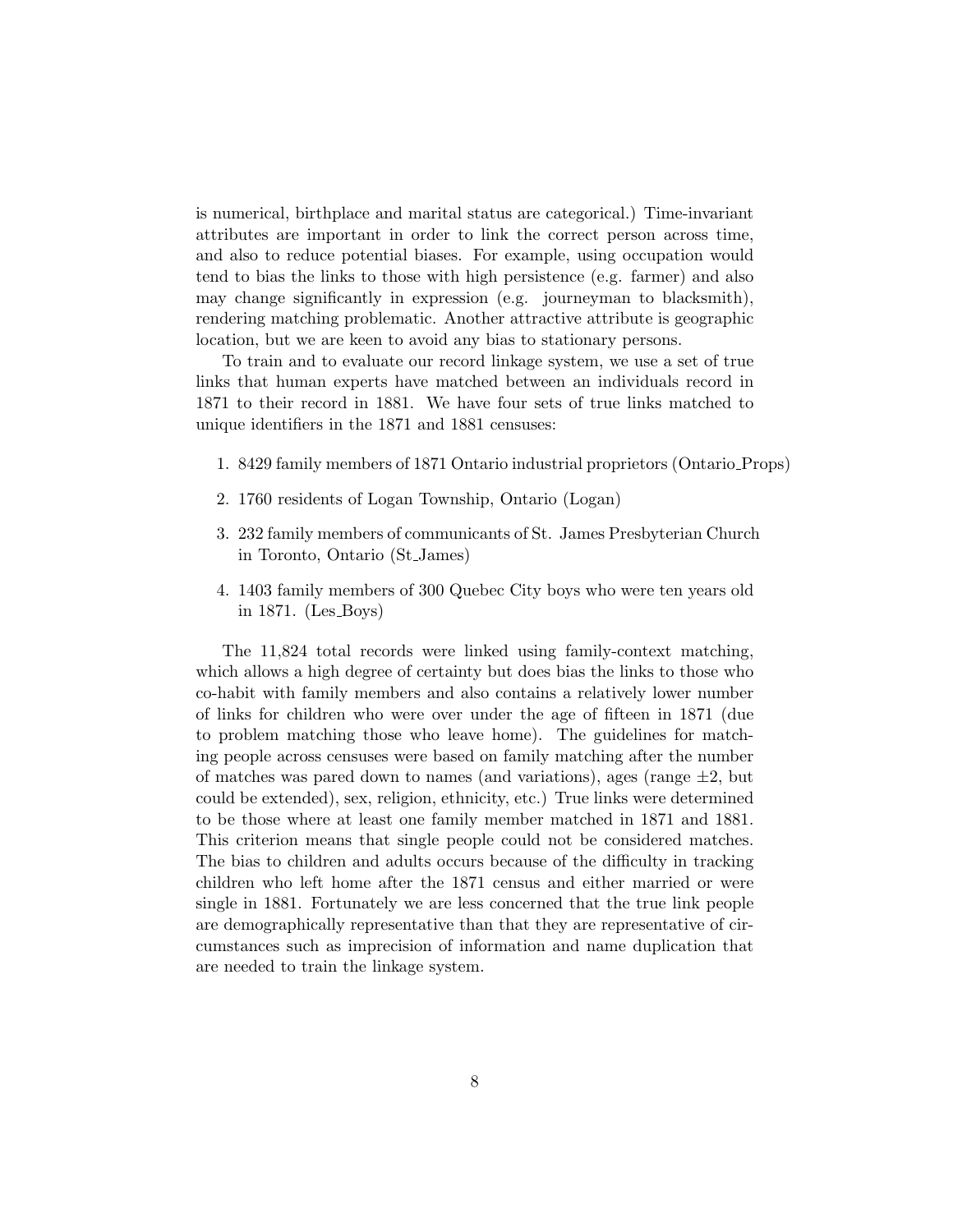### 3.1 Data Cleaning

The first step in any linkage process involves cleaning and standardization of data. For each attribute considered for linkage we have to perform some cleaning. Each string in 1871 for the sex, age and marital status attributes have been cleaned to match the 1881 database for a standard format across the databases. We removed all the non-alphanumerical characters from the strings representing names. In addition, we removed all the titles. For all attributes we cleaned and standardised all the English/French enumerated information (e.g., 5 months, 3 jours, married, mari $\acute{e}$ (e)).

### 4 System Setup

The implementation used was LIBSVM [1]. To train the classification model, we set the parameters of the system to train the model with probabilistic estimates and to give more weight to the minority class.

For our evaluation we used 5-fold cross validation. Cross-validation is a technique used to correctly assess the results of a classification model. Using cross-validation one can better asses the performance of the classifier and predict how the classifier will generalize to a new independent data set. The cross-validation involves partitioning the data into complementary subsets, usually called folds. Thus the name N-fold cross validation. Common values for N are 5 and 10. The training of the classification model is done on N-1 folds, while 1 fold is used for the validation of the performance. Multiple rounds (based on the number of folds chosen) of cross-validation are performed and the performance results are averaged over the number of rounds.

The data used for training it was the Ontario Props set of true links. This set consists of pairs of records that were matched my human experts. These pairs of records represent the match class. To create examples for the non-match class, we generate all the possible pairs of records doing a Cartesian product. Those pairs that were not classified as true links by the experts are in the *non-match* class. The *non-match* class is much bigger than the *match* class. That is why we are using one of the LIBSVM's parameters to control this imbalance.

Another parameter we used is the probability estimate. This allows us to see how confident the system is in the prediction made. This score can be used in selecting the most confident matches.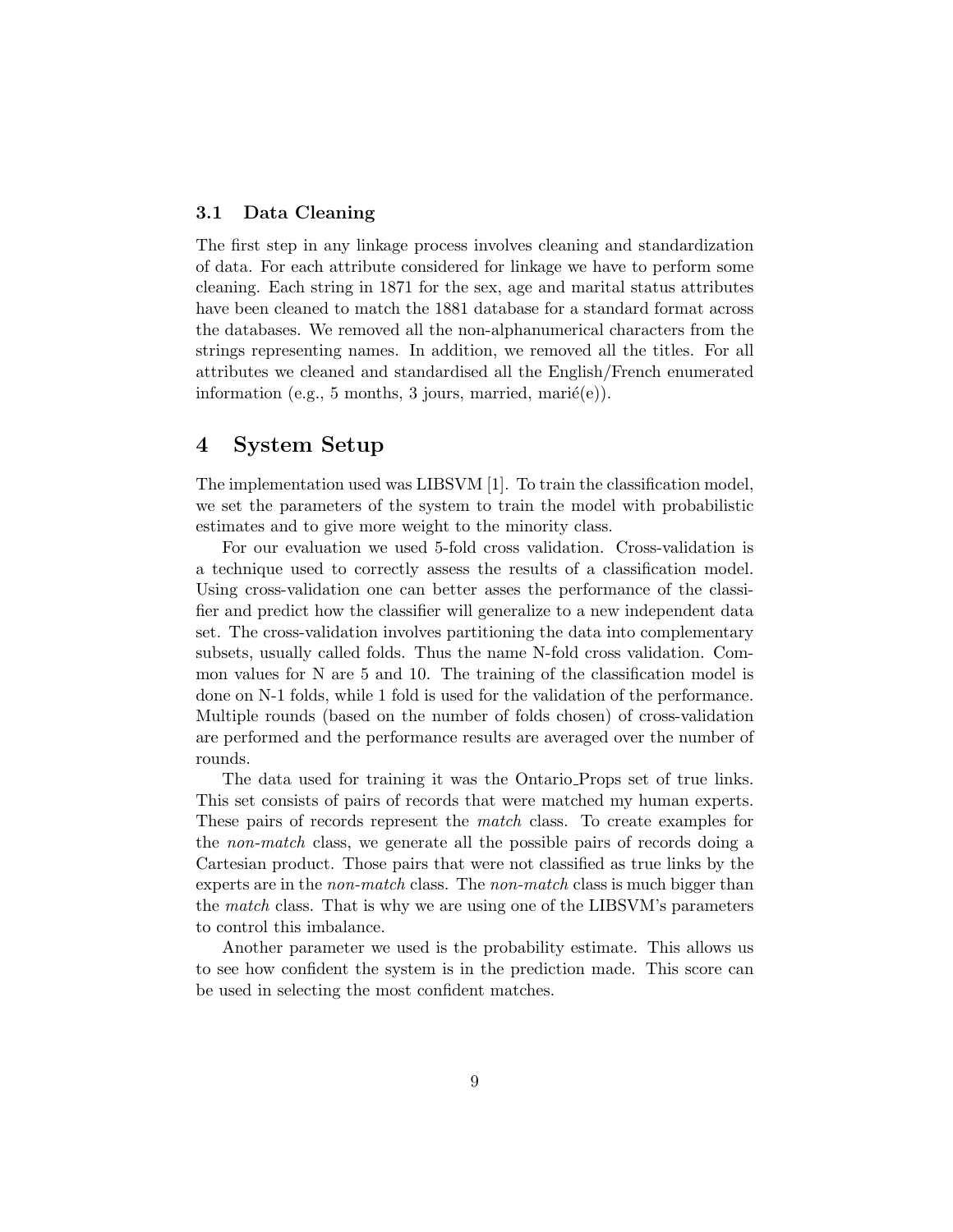### 5 Linkage Results

This section presents the linkage results for linking Canada 1871 to Canada 1881. We performed the linkage by province, linking each province to Canada 1881. The Table 1 shows the linkage rates by province. We consider a link if the classification system found only a one to one link between a person in 1871 and a person in 1881. At this stage we are not enforcing the IDs in 1881 to be unique because we know that there are duplicate records in 1871. To deal with this issue we allow non-unique IDs in our one to one links. However, this is an issue that we are aware of and we are currently investigating possible solutions. One solution is to remove the duplicates in 1871 and enforce the uniqueness of IDs in 1881.

| Province      | Linkage Rate |
|---------------|--------------|
| New Brunswick | 25.45%       |
| Nova Scotia   | 21.50%       |
| Ontario       | 18.36%       |
| Quebec        | 17.45\%      |

Table 1: Linkage Rates

The Table 1 shows the linkage rates we obtained but it does not give any indication of how good the links are. To investigate this question we are performing an evaluation on several sets of true links. The sets of true links are discussed in Section 3. The true links are pre-classified by human experts. Our evaluation consists of calculating the number of true positives and false positives. The true positives (TP) are the pairs of records that were classified as matches both by the experts and by the automated record linkage system. The false positives (FP) are the pairs of records that were classified as matches by the experts, but they were wrongly linked by the automated record linkage system. Table 2 shows the evaluation on four sets of true links. Based on this evaluation the false positive rate is around 10%. The question is what is an acceptable false positive rate?

Given that we know how many false positives we have among the true links, the next question to be investigated is what is the percentage of false positives in the new links created by the automated linkage system. To address this question we have randomly sampled 100 new links per province and we manually evaluated them. We discovered that on this small sample we checked the false positive rate was even bigger than our evaluation on the true links. The evaluation results are shown in Table 3. Given our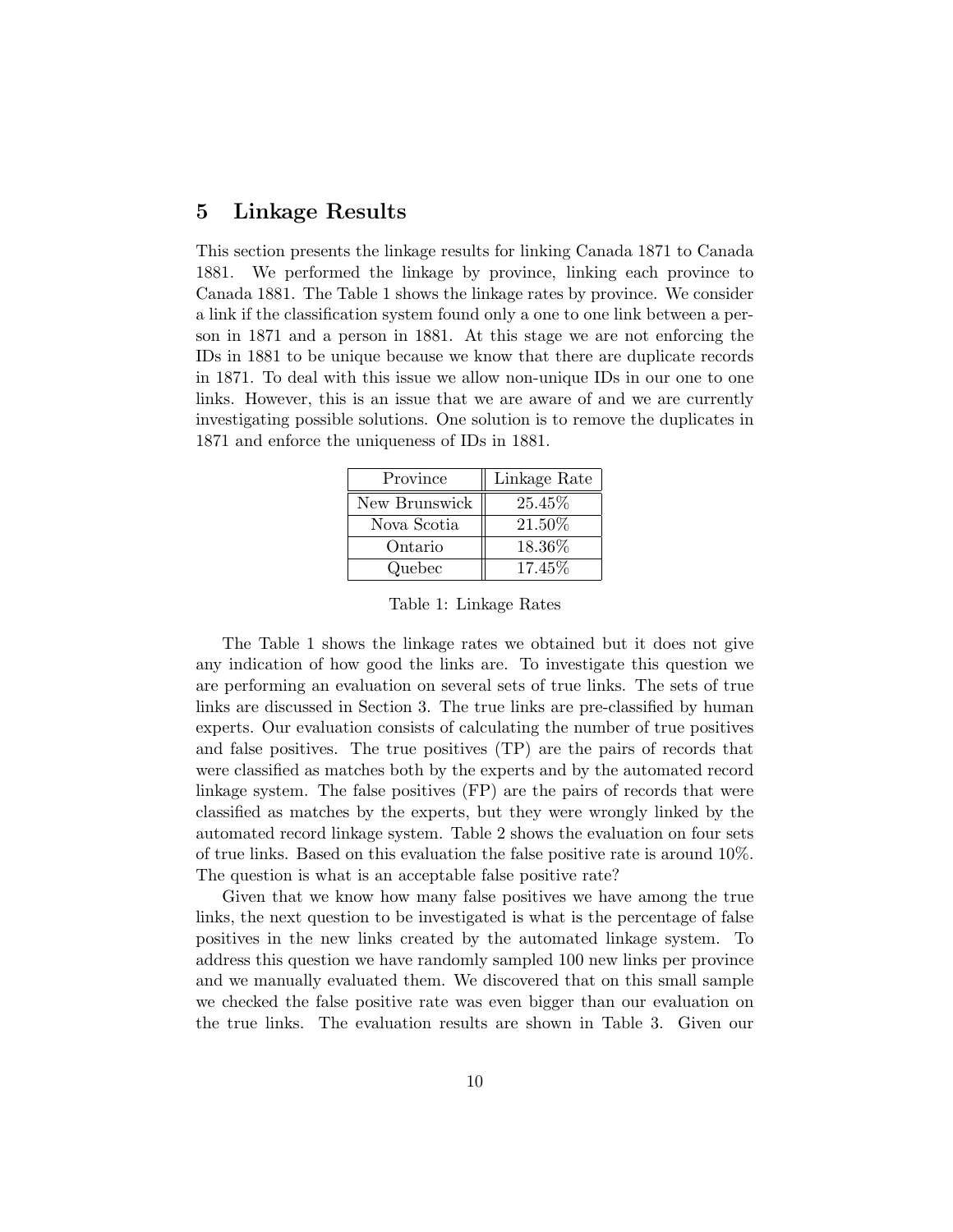| True Links Set | Total | TP     | FP      |
|----------------|-------|--------|---------|
| Jill's         | 1647  | 21.59% | 9.28%   |
| Logan          | 1760  | 21.64% | 8.85%   |
| St_James       | 232   | 24.72% | 7.12%   |
| Les_Boys       | 1403  | 17.99% | 11.41\% |

Table 2: True Positives and False Positives

evaluation and out findings we are currently investigating some directions to reduce the false positive rate. These directions are discussed in the next section.

| Province      | TР | FP | Possible | Unsure |
|---------------|----|----|----------|--------|
| New Brunswick | 66 | 27 |          |        |
| Nova Scotia   | 70 | 22 |          |        |
| Ontario       | 53 |    |          |        |
| Quebec        | 19 | 52 |          |        |

Table 3: Evaluation of New Links on a Random Sample of 100 links

Another direction of our evaluation is to check how representative the new links are of the entire population. Table 4 shows the data distribution for four of the six linking attributes. The distribution is calculated for two provinces we're linking from (Ontario and Quebec 1871), Canada 1881, the set of true links (the links used to train our classification model) and the new links found for Ontario and Quebec. One observation that can be drawn from Table 4 is that the percentage of the females linked is smaller than observed in the entire population. According to the age values, the new links seem to be representative of the entire population.

# 6 Directions to Improve the Record Linkage System

#### 6.1 Common patterns in Incorrect Links

In our manual evaluation of the new links we have discovered some common patterns for the false positives. First, many of the false positives have a big age difference. Second, most of the linked females that changed marital status from single to married were false positives. Based on our observations we filtered the new links to eliminate this cases. We removed all the pairs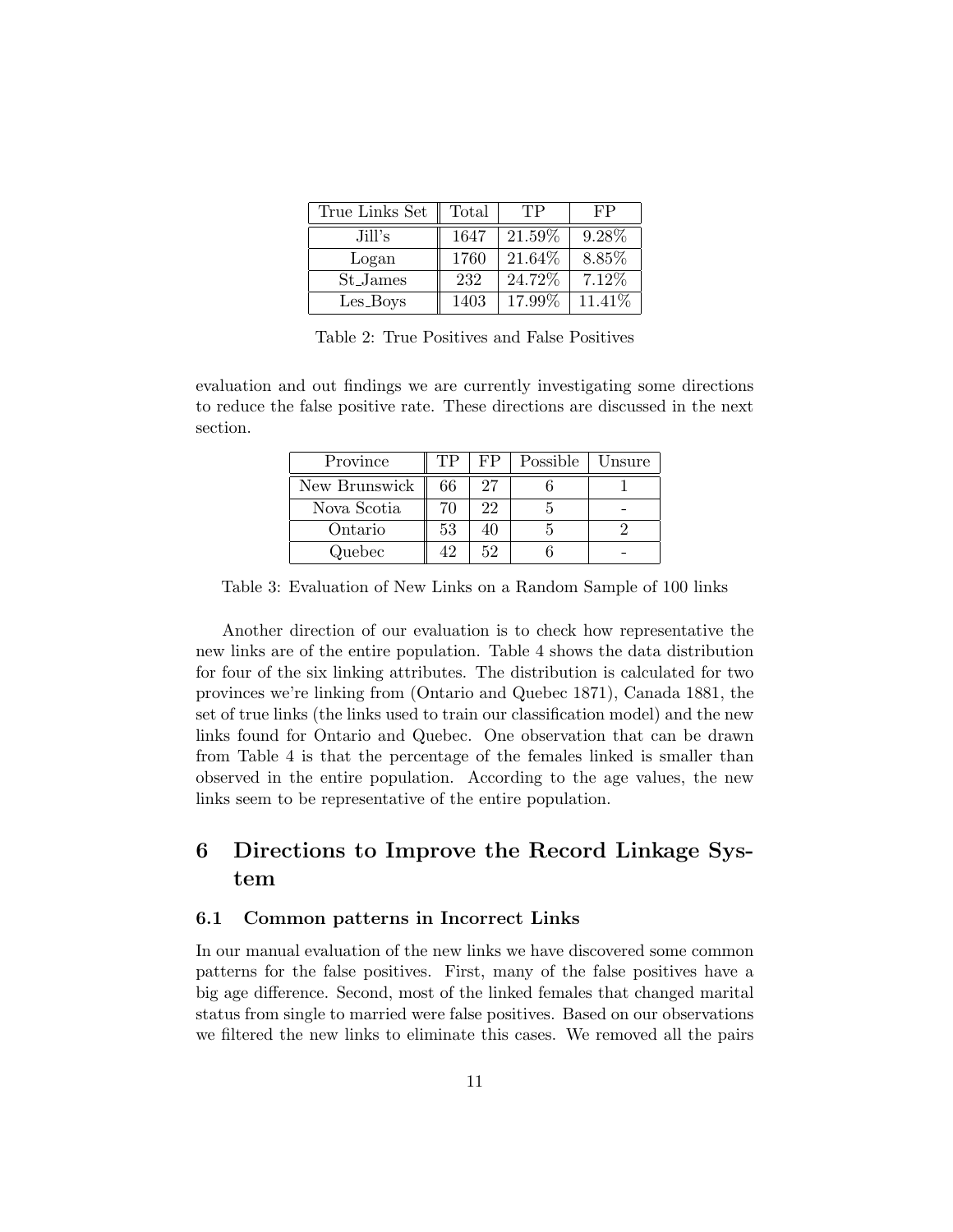| Attribute           | ON71  | Q71   | Canada81 | ON_Props | Linked(ON) | Linked(Q) |
|---------------------|-------|-------|----------|----------|------------|-----------|
| Gender Distribution |       |       |          |          |            |           |
| Female              | 47.46 | 49.83 | 49.35    | 48.63    | 45.26      | 43.50     |
| Male                | 49.69 | 50.00 | 50.64    | 51.33    | 54.74      | 56.50     |
|                     |       |       | Age      |          |            |           |
| $[0 - 15]$          | 42.20 | 41.84 | 38.68    | 50.28    | 40.96      | 43.24     |
| $[15-25]$           | 20.12 | 20.72 | 21.22    | 9.44     | 20.70      | 22.56     |
| $[25 - 50]$         | 26.42 | 25.78 | 27.68    | 31.35    | 26.95      | 23.07     |
| [>50]               | 11.26 | 11.66 | 12.42    | 8.93     | 11.39      | 11.13     |
| <b>Birthplace</b>   |       |       |          |          |            |           |
| 15030               | 67.29 | 0.57  | 34.04    | 73.24    | 66.30      | 0.48      |
| 15081               | 2.45  | 91.71 | 30.70    | 2.40     | 2.57       | 92.08     |
| 41000               | 7.44  | 1.11  | 4.02     | 6.74     | 10.00      | 1.37      |
| 41100               | 5.48  | 0.98  | 2.75     | 5.84     | 5.40       | 0.94      |
| 41400               | 9.35  | 3.17  | 4.45     | 7.22     | 8.57       | 2.83      |
| 45300               | 1.23  | 0.06  | 0.56     | 1.12     | 2.10       | 0.07      |
| 9900                | 2.59  | 1.23  | 1.77     | 2.19     | 3.96       | 1.72      |
| Marital Status      |       |       |          |          |            |           |
| $\mathbf{1}$        | 30.36 | 30.22 | 31.78    | 39.75    | 29.11      | 23.13     |
| $\overline{5}$      | 3.21  | 3.02  | 3.66     | 0.86     | 4.07       | 3.64      |
| 6                   | 66.43 | 66.75 | 64.52    | 59.39    | 66.82      | 73.24     |

Table 4: Data Distribution

that had a bigger age difference than  $\pm 2$  and all the pairs where females were linked but changed marital status from single to married. The new linkage rates are shown in Table 5. Table 6 presents the evaluation on the true link sets when filtered set of new links is considered. It can be observed when comparing Table 6 with Table 2 that the false positives have decreased when these filters were employed. This is a good indication that the patterns observed are useful in weeding out those incorrect links.

| Province      | Linkage Rate |
|---------------|--------------|
| New Brunswick | 22.24\%      |
| Nova Scotia   | 18.72\%      |
| Ontario       | 15.68%       |
| Quebec        | 14.82\%      |

Table 5: Linkage Rates

### 6.2 Probability Estimate Score for a Match

The classification model that we trained to automatically classify pairs of records returns a probability score associated with the class predicted. So far, we have not considered this score in our linkage process. One research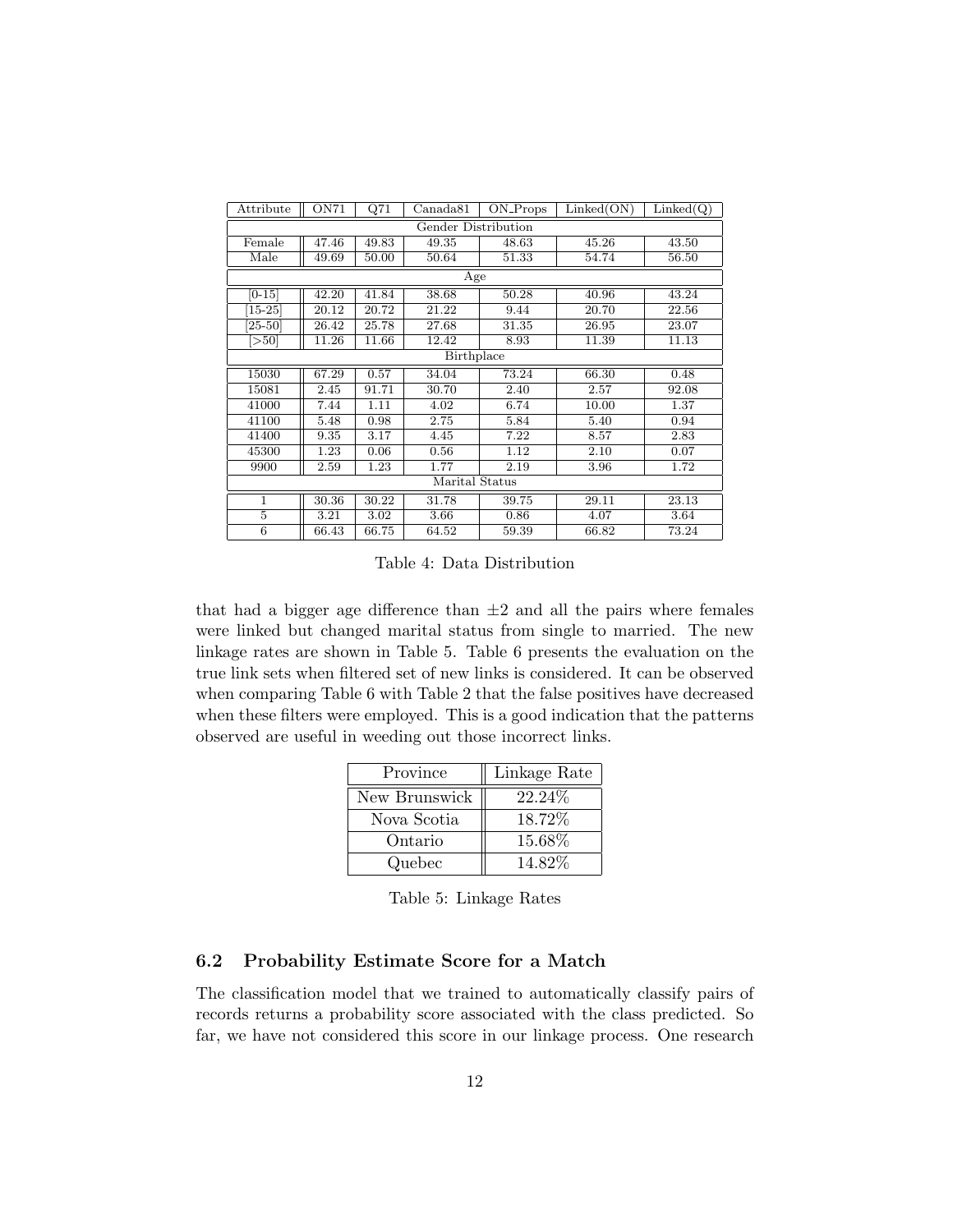| True Links Set | Total | TP     | FP     |
|----------------|-------|--------|--------|
| Ontario_Props  | 1647  | 20.48% | 7.32%  |
| Logan          | 1760  | 20.36% | 7.25%  |
| St_James       | 232   | 23\%   | 5.92%  |
| Les_Boys       | 1403  | 16.66% | 10.36% |

Table 6: True Positives and False Positives

direction is to incorporate this score in the linkage process. The higher the score the more confident the classification system that the pair is a match. The issue here is where to set a threshold for this score. What score is a good indication that the prediction made is a correct one? Tables 7 to 10 report rates of linking and rates of false positive links resulting from the imposition of different probability score thresholds. No single combination of true positives and false positives will be optimal for all research agendas. Therefore it is helpful to have one mechanism, the threshold probability score, which can be adjusted to meet different research needs.

| True Links Set       | Total | TP     | FP     |
|----------------------|-------|--------|--------|
| Ontario_Props        | 1647  | 20.48% | 7.32\% |
| Logan                | 1760  | 20.36% | 7.25%  |
| St <sub>-James</sub> | 232   | 23\%   | 5.92%  |
| Les_Boys             | 1403  | 16.66% | 10.36% |

Table 7: True Positives and False Positives when Probability Score higher than 0.5

| True Links Set | Total | TР     | FP       |
|----------------|-------|--------|----------|
| Logan          | 1760  | 19.37% | 4.86%    |
| St_James       | 232   | 22.06% | 3.43%    |
| Les_Boys       | 1403  | 15.25% | $5.94\%$ |

Table 8: True Positives and False Positives when Probability Score higher than 0.8

## 7 Concluding Comments

This paper has described a record linkage system being developed to follow the same people from one Canadian historical census to another. We have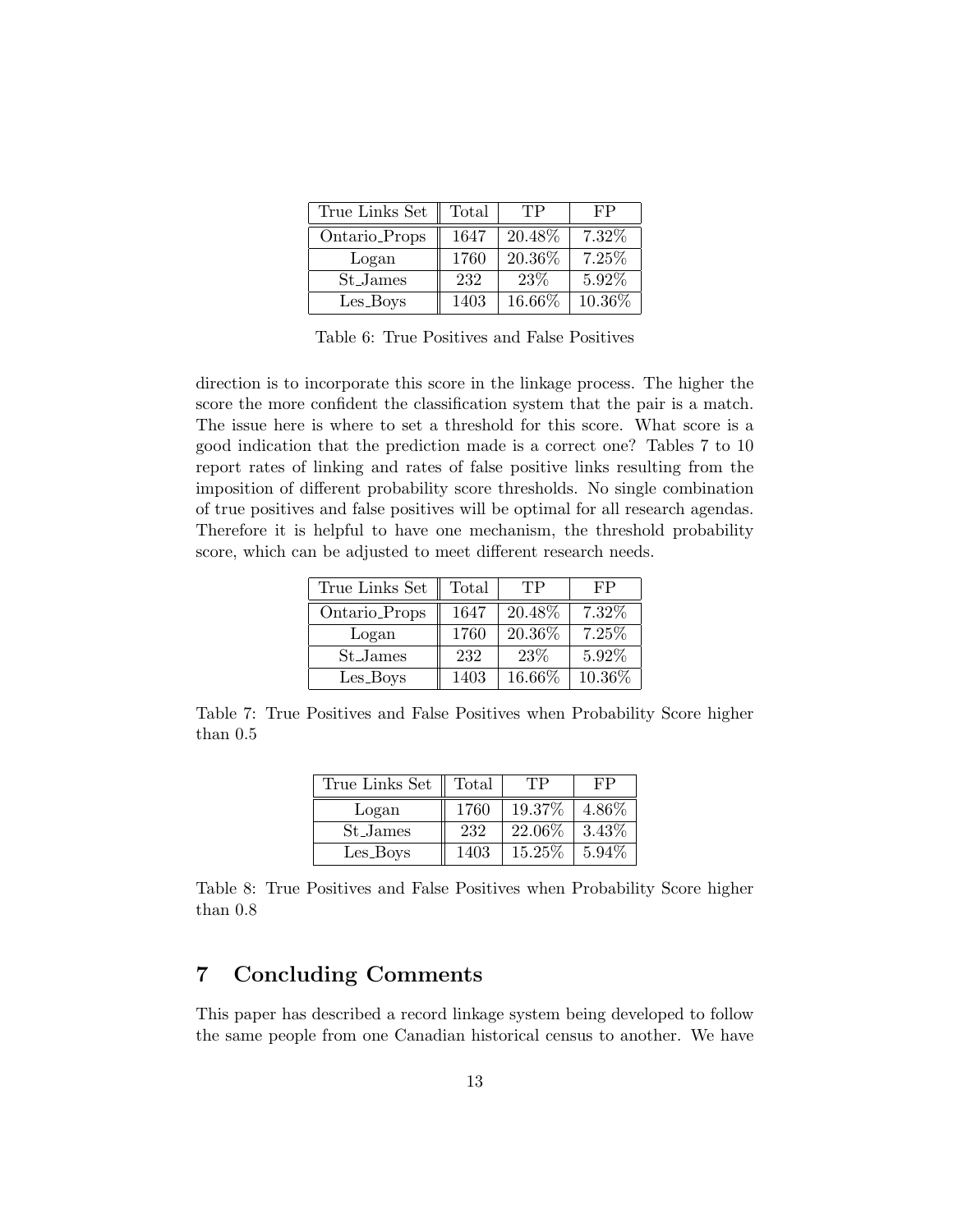| True Links Set | Total | TР      | FΡ.    |
|----------------|-------|---------|--------|
| Logan          | 1760  | 18.97%  | 4.61%  |
| St_James       | 232   | 22.06%  | $3\%$  |
| Les_Boys       | 1403  | 14.64\% | 5.31\% |

Table 9: True Positives and False Positives when Probability Score higher than 0.85

| True Links Set       | Total | TP       | FР      |
|----------------------|-------|----------|---------|
| Logan                | 1760  | 18.125\% | 3.78%   |
| St <sub>-James</sub> | 232   | 21.63%   | $2.4\%$ |
| Les_Boys             | 1403  | 13.94%   | 3.97%   |

Table 10: True Positives and False Positives when Probability Score higher than 0.9

developed the system on 1871 and 1881 complete count census databases with the aid of four sets of 'true links'. The system is in a preliminary stage of development; it has been operational for roughly ten weeks, since mid-February 2010. At this point we are able to present for discussion the conceptual framework and methodology along with preliminary results.

We believe that an extended period of evaluation and experimentation is now needed. We have undertaken a preliminary review of linking patterns that in turn suggests possible avenues (sections 5.1 and 5.2) to reduce errors and obtain alternate combinations of true and false positive links. All aspects of the system, from start to finish, including the final probability score threshold can be adjusted to obtain improved results appropriate for different kinds of research. We can see the way forward even if the final system is not yet fully visible.

### References

- [1] Chih-Chung Chang and Chih-Jen Lin. Libsvm: a library for support vector machines. http://www.csie.ntu.edu.tw/∼cjlin/libsvm, 2001.
- [2] Ron Goeken, Tom Lenius, and Becky Vick. New estimates of migration for the united states, 1850-1900. Recordlink Workshop, University of Guelph, 2009.
- [3] Lawrence Philips. The double metaphone search algorithm.  $C/C++$ Users Journal, 2000.